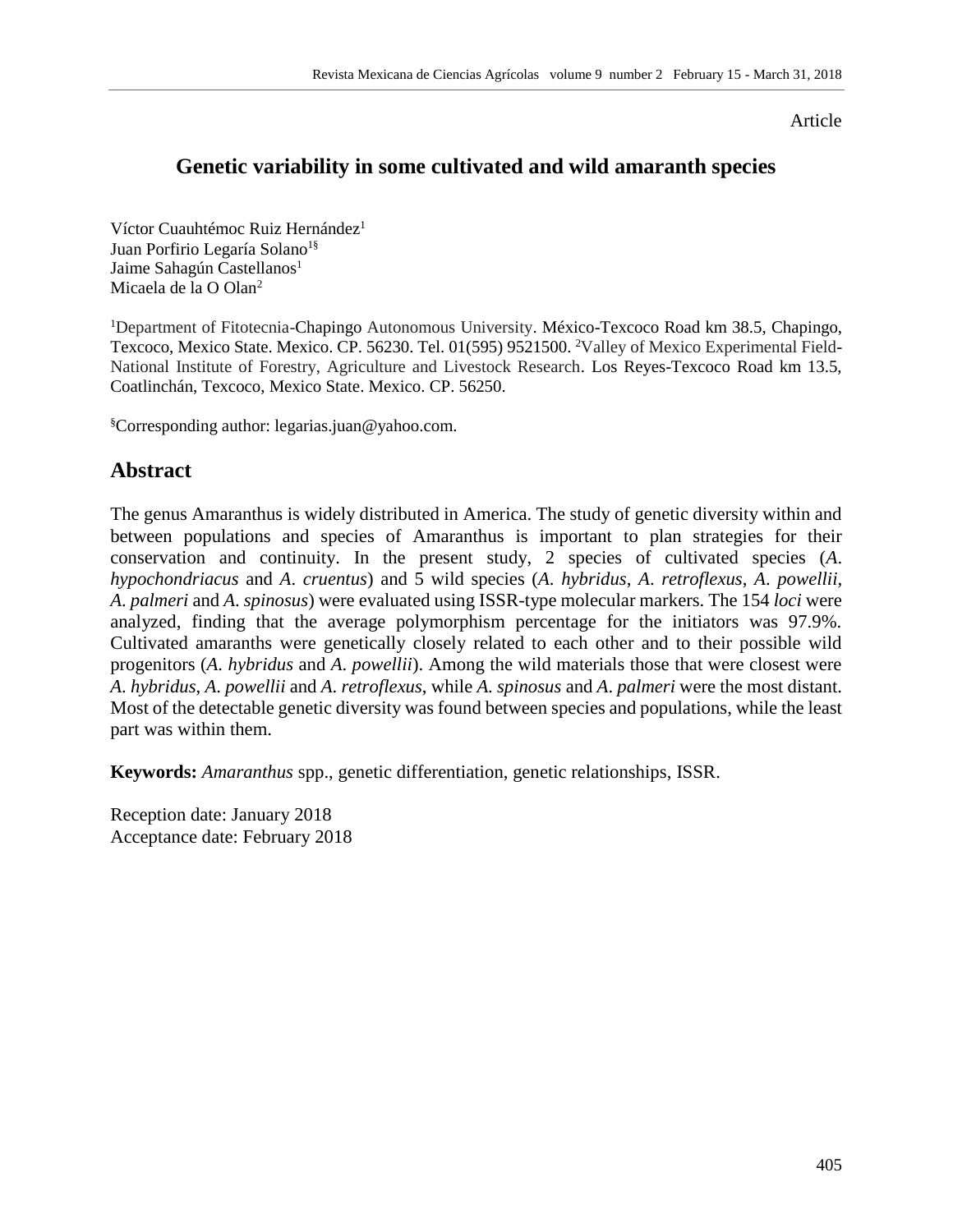# **Introduction**

Amaranth is a predominantly tropical annual herbaceous plant that belongs to the genus *Amaranthus*. This genus contains more than 70 species of which the majority are native to America and only 15 come from Europe, Asia, Africa or Australia. In the USA and Mexico have approximately 29 species. The genus *Amaranthus* is widely distributed in America, showing great genetic variability, which is observed when observing plant characteristics such as inflorescence type, seed color, precocity, protein content of the seed and resistance to pests and diseases (Akaneme and Ani, 2013; Erum *et al*., 2012; Mwase *et al*., 2014). It is an easy crop to establish since it thrives in rainfed regions where basic crops have little success, adapts to various types of soil, altitudes, temperatures and photoperiod, as well as various pH and precipitation requirements (Espitia *et al*., 2010).

Within the genus are the species *A*. *cruentus*, *A*. *hypochondriacus* and *A*. *caudatus* which are the most important for the production of amaranth grain. The first two are widely distributed in Mexico, forming the most important center of diversity (Espitia *et al*., 2010; Ruiz *et al*., 2013).

Mexico is considered a mega-diverse country because of its high number of species, but also because of its richness of endemisms (exclusive species of Mexico), of ecosystems and because of the great genetic variability shown in many taxonomic groups, the result of evolution or natural diversification and cultural in the country, in its territory are between 4 and 8% of the total number of plant species in the world, of which 51% are endemic. For this reason, there is great concern about the conservation of mexican flora, since several activities and factors that threaten it have been detected (Sosa and De-Nova, 2012).

Genetic variability in the broad sense is the most basic component of biodiversity and is defined as the heritable variations that occur in each organism, between individuals in a population and between populations within a species. In the characterization of a species, the variability existing in the genome of the population of individuals that comprise it is estimated (Piñero, 2008).

The study of genetic diversity within and between populations and species of *Amaranthus* is important to plan conservation strategies for the continuity of such species and populations, as well as to meet the demands of changing environments through the genetic improvement of amaranth and this It will depend to a large extent on the magnitude of the variability available in your gene pool. Therefore, the objective of the present investigation was to analyze the genetic diversity within and between the populations and species of *Amaranthus*, as well as to compare genotypic identities among the accessions of the seven mexican species under study.

# **Materials and methods**

## **Vegetal material**

Two cultivated species and five wild amaranth species were studied, represented by 13 national amaranth accessions, previously identified morphologically and coming from the INIFAP Genetic Resources program, Valley of Mexico Experimental Field located in Coatlinchan, Texcoco,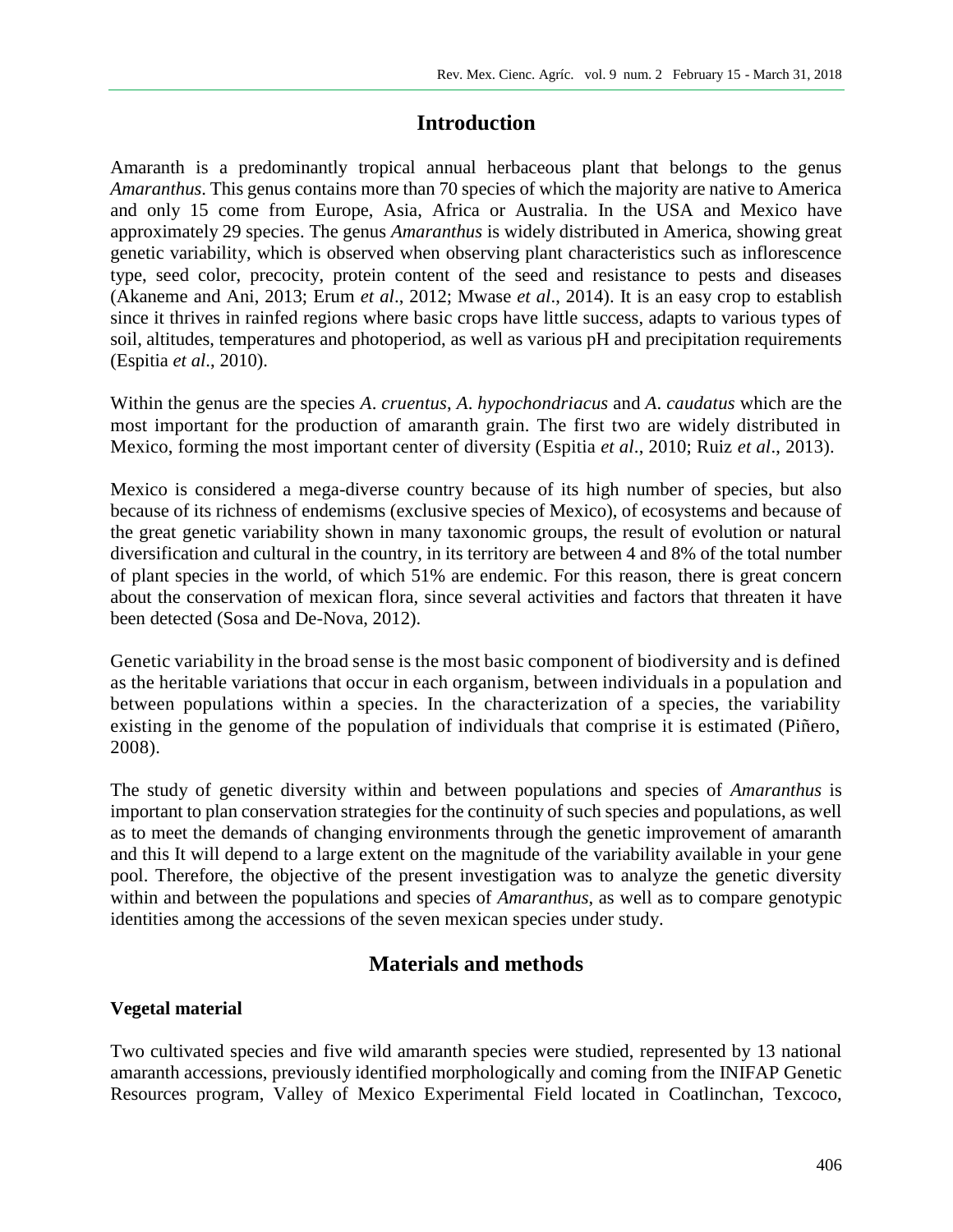México (Table 1). The collections and the sampling strategies that were followed for them were determined based on the mandate of the Germplasm Bank and the objectives of the collection. From each accession, 5 individuals were evaluated for the genetic diversity analysis.

| <b>Species</b>     | Accession       | Abbreviation | Type of sex |
|--------------------|-----------------|--------------|-------------|
| A. hypochondriacus | <b>Tlax-089</b> | 89HYP        | Monoecious  |
|                    | Pue- $027$      | 27HYP        |             |
| A. cruentus        | $Gto-092$       | 92CRU        | Monoecious  |
|                    | Mor-042         | 42CRU        |             |
| A. hybridus        | $Silv-39$       | 39HYB        | Monoecious  |
|                    | $Silv-43$       | 43HYB        |             |
| A. retroflexus     | $Silv-26$       | 26RETR       | Monoecious  |
|                    | $Silv-38$       | 38RETR       |             |
| A. powellii        | $Silv-49$       | 49POW        | Monoecious  |
|                    | $Silv-50$       | 50POW        |             |
| A. palmeri         | $Silv-27$       | 27PALM       | Dioic       |
|                    | $Silv-35$       | 35PALM       |             |
| A. spinosus        | Silv-47         | 47SPIN       | Monoecious  |

**Table 1. Accessions used for the analysis of genetic diversity in Amaranthus populations.**

#### **DNA purification**

The DNA extraction was done according to the protocol of De la Cruz *et al*. (1997), with some modifications. Young leaves (0.3 g) were taken and macerated in liquid nitrogen. The macerate was transferred to a 1.5 mL micro tube (Eppendorf) containing 600 μL of extraction buffer (20 mL 1 M Tris-HCL, pH 8, 20 mL 0.5 M EDTA, pH 8, 20 mL 5 M NaCl; μL β-Mercaptoethanol, 40 mL of sodium dodecyl sulphate 20%) and incubated at 65 °C for 10 min in a Standard Heatblock of VWR<sup>®</sup> Scientific Products, with occasional inversion of the tubes. Then, 200  $\mu$ L of 5M potassium acetate was added, mixed by inversion and incubated for 30 min at 0 °C.

It was centrifuged at 15 000x g for 10 min at room temperature, and the supernatant was transferred to another tube containing 700 μL cold isopropanol (-20 °C). It was mixed by inversion and incubated at -20 °C for 30 min, then centrifuged for 5 min at 10 000 x g at room temperature. The supernatant was removed and the precipitate was dissolved in 200 μL of dilute solution (50 mM Tris-HCl, 10 mM EDTA-Na2, pH 8), stirred gently until the precipitate was well diluted. 2 μL of RNase A was added and incubated at 37 °C for 1 h in a Felisa<sup>®</sup> incubator.

Then 20 μL of 3M sodium acetate plus 200 μL of isopropanol was added, mixed by inversion and allowed to precipitate at -20 °C for 2 h. It was centrifuged at 10 000  $\times$  g for 5 min at room temperature. The supernatant was removed and the precipitate was washed with 300 μL of 70% ethanol. The pellet was dried and dissolved in TE buffer (10 mM Tris-HCl, 1 mM EDTA-Na2, pH 8) and finally stored at 4 °C. The concentration of the DNA was determined using a Genesys 10 UV Scanning® spectrophotometer (Thermo Scientific) and the quality thereof was observed by electrophoresis in a 0.8% agarose gel. The DNA was used in subsequent PCR reactions.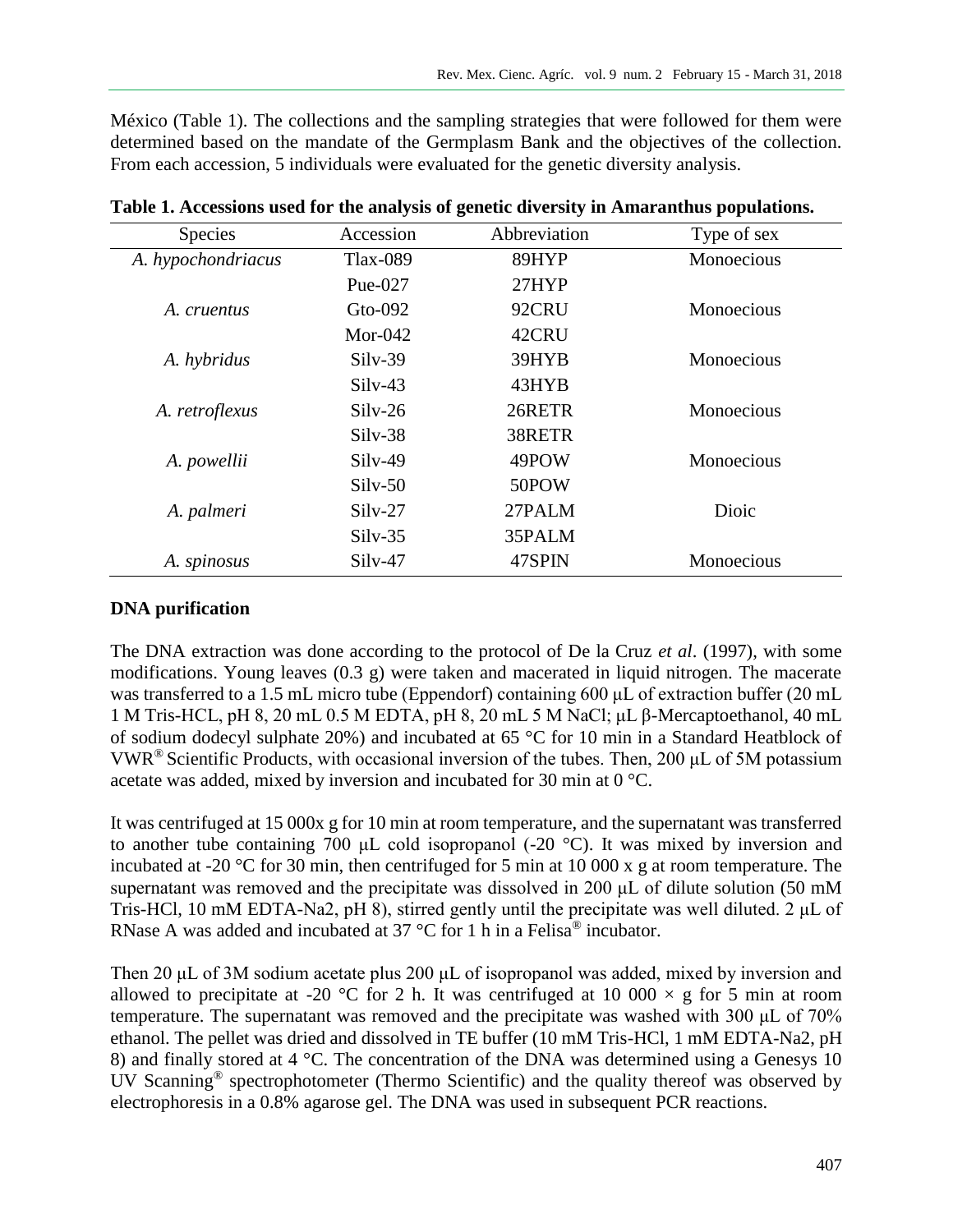#### **PCR reaction**

The DNA concentration of each sample was adjusted to 10 ng⋅ $\mu$ L<sup>-1</sup> and 10 primers previously selected were used for the amplification (Table 2). The amplification reactions were performed in a volume of 25 μL, which included 3.2 μL of sterile double distilled water, 10 μL of dNTPs (500  $\mu$ M), 2.5  $\mu$ L of 10X buffer (Tris-HCl 750 mM, pH 8.8; (NH<sub>4</sub>)<sub>2</sub>S0<sub>4</sub> 200 mM; Tween 20 at 1% (v/v)); 2 μL MgCl<sub>2</sub> (25 μM); 3 μL of initiator at a concentration of 10 pM; 0.3 μL of Taq DNA polymerase enzyme at a concentration of 5U  $\mu$ L<sup>-1</sup> and 4  $\mu$ L of genomic DNA at a concentration of 10 ng  $\mu$ L<sup>-1</sup>. The PCR reactions were performed in a Techne® 28 TC-512 thermal cycler. The reaction conditions were: an initial denaturation step at 94 °C for 3 min, 30 cycles with denaturation at 94 °C for 1 min, alignment at 50 °C for 1 min, and extension at 72 °C for 2 min and finally a final extension cycle at 72 °C for 10 min.

The amplified fragments were separated by electrophoresis in agarose gels at a concentration of 1.2% (w/v) with TAE buffer (40 mM Tris-acetate, pH 7.6, 1 mM  $\text{Na}_2$  EDTA), from 1 h to 120 V. For the sagging of the samples, 12 μL of the PCR reaction product were used adding 1 μL of charge buffer (0.1% bromophenol blue, 0.1% xylen cyanol, 30% Ficoll and 1% SDS). For reference, the 1kb DNA ladder plus marker (GeneRuler) was used. The gels were stained with ethidium bromide  $(0.5 \text{ mg } \text{mL}^{-1})$  for 5 min and the excess dye was eliminated by rinsing in water for 5 min and documented using the Kodak® High Perfomance Ultraviolet Transilluminator EDAS-290, under UV light.

## **Data analysis**

The materials were compared based on similarities and differences in banding patterns, assigning a value of 1 to the presence of a band and 0 to the absence of it, assuming that bands of equal molecular weight are identical between populations and species, building a Basic Data Matrix (MBD). With the use of the POPGENE 32 program (Yeh *et al*., 1999), the following parameters were estimated: percentage of polymorphic *loci* for the species and accessions considered as populations, the Nei genetic diversity coefficient, the Shannon information index, the  $G<sub>ST</sub>$ parameter or coefficient of genetic differentiation between species and between populations, and the *Nm* or number of effective migrants, as well as the matrix of distances and genetic identities of Nei (1973).

In addition, with the software NTSYS-pc version 2.2 (Rohlf, 2000) the dendrogram generated in the POPGENE 32 program was visualized. Finally, the present variation among the species and populations was quantified by the molecular analysis of variance (Amova) using the GenAlEx 6.5 program (Peakall and Smouse, 2006) with 999 permutations.

## **Results**

We studied 154 *loci* generated using ten ISSR-type primers to amplify the DNA of five individuals from each accession. In Figures 1A and 1B, an example of the patterns obtained using the primer P2 is shown. The average of bands generated per initiator was 15.4, with a range of 6 to 21. The average polymorphism percentage for the initiators was 97.9%, with a minimum of 91.6% and a maximum of 100% (Table 2).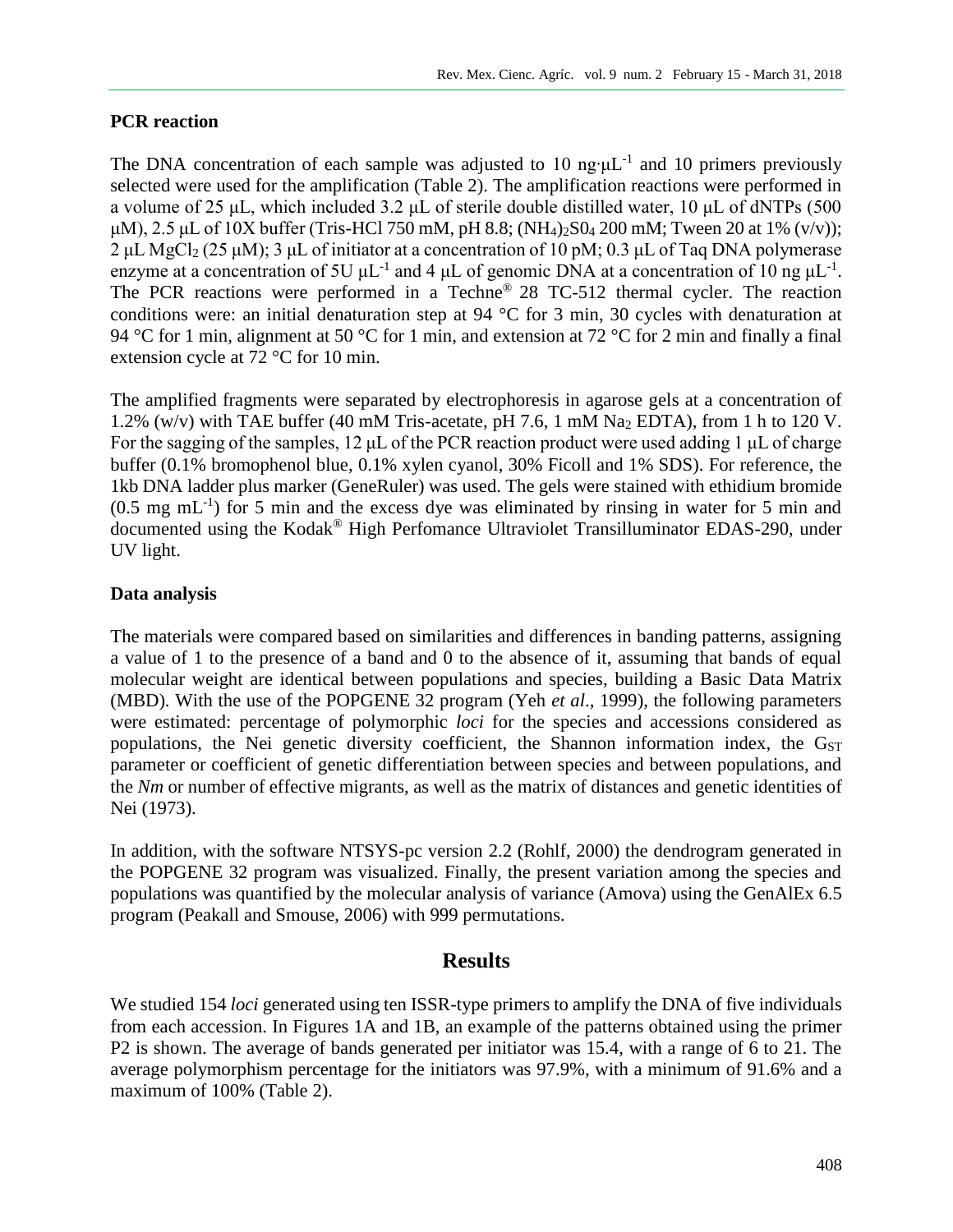

**Figure 1. A. Banding patterns obtained with the P2 primer for a sample of 5 individuals from the populations of** *A***.** *hypochondriacus***,** *A***.** *cruentus***,** *A***.** *hybridus* **and** *A***.** *retroflexus***. B. Banding patterns obtained with the P2 primer for a sample of 5 individuals from the populations of**  *A***.** *retroflexus***,** *A***.** *powellii***,** *A***.** *palmeri* **and** *A***.** *spinosus***. M, molecular weight marker, pb.**

| Initiator<br><b>ISSR</b> | Sequence                  | Products<br>amplified | Polymorphism<br>(%) |
|--------------------------|---------------------------|-----------------------|---------------------|
| A <sub>3</sub>           | 5'-CTCCTCCTCCTCCTCCTC-3'  | 17                    | 100%                |
| A8                       | 5'-AGAGAGAGAGAGAGAGT-3'   | 21                    | 100%                |
| A10                      | 5'-GAGAGAGAGAGAGAGA-3'    | 17                    | 94.1%               |
| P <sub>2</sub>           | 5'-CTGAGAGAGAGAGAGAGAG-3' | 16                    | 93.7%               |
| P <sub>3</sub>           | 5'-AGAGAGAGAGAGAGAGTG-3'  | 13                    | 100%                |
| $IAH-01$                 | 5'-ACACACACACACA-3'       | 16                    | 100%                |
| $IAH-02$                 | 5'-GTGTGTGTGTGTGG-3'      | 16                    | 100%                |
| <b>ISSR01</b>            | 5'-AGGAGGAGGAGGAGGAGG-3'  | 12                    | 91.6%               |
| ISSR <sub>04</sub>       | 5'-GAGAGAGAGAGAGAGAGAC-3' | 6                     | 100%                |
| (AG) 8YA                 | 5'-AGAGAGAGAGAGAGAGYA-3'  | 20                    | 100%                |

**Table 2. List of initiators, their sequence, number of amplified products and percentage of polymorphism detected.**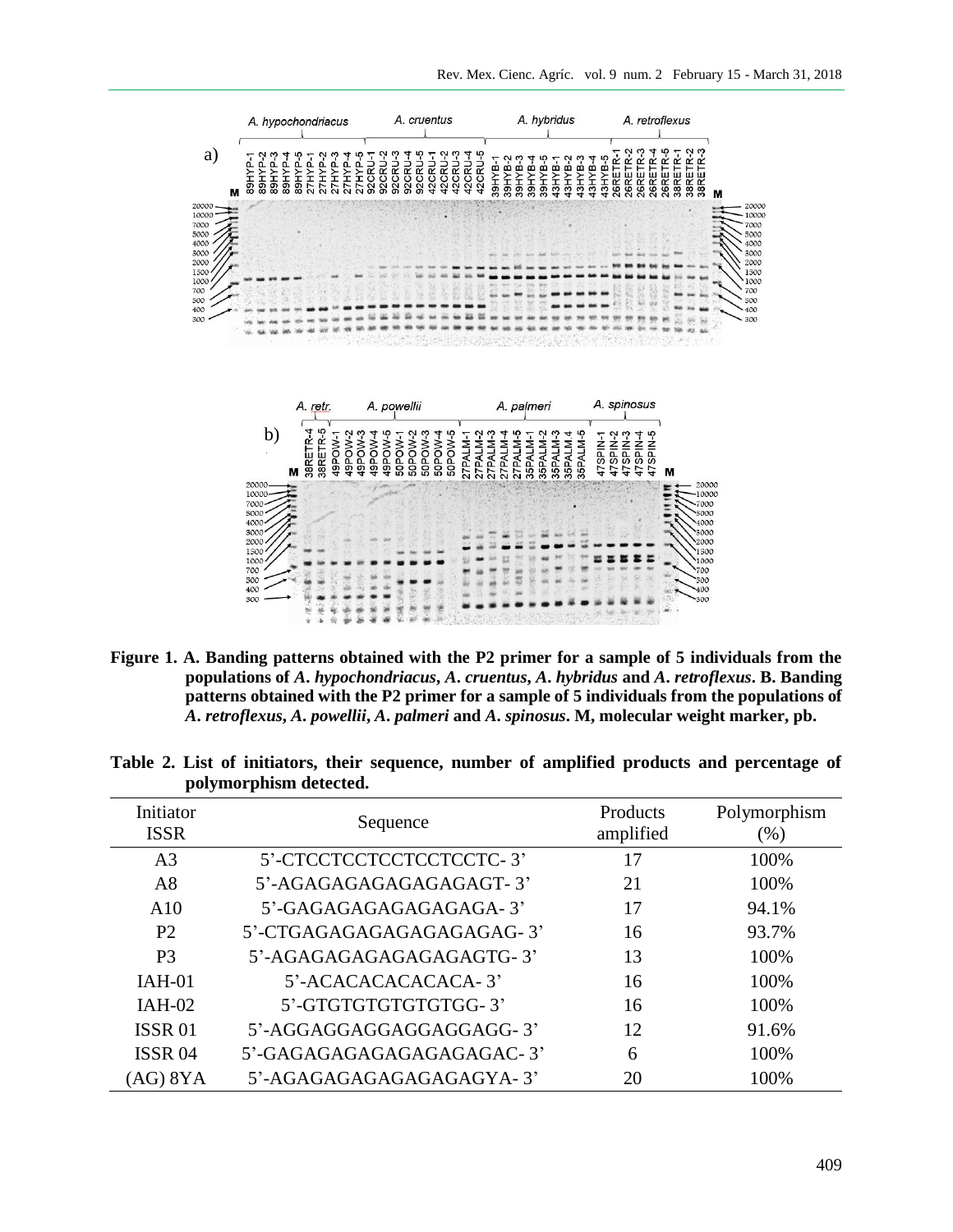#### **Genetic diversity in 13 amaranth populations**

In Figure 2, the identity dendrogram is shown where the genetic relationships between thirteen amaranth populations corresponding to seven species are established and using the Nei coefficient. At an identity coefficient of 0.718 the formation of two groups is observed.



#### **Figure 2. Dendrogram of genetic relationships between populations and amaranth species, constructed using the Nei identity coefficient.**

The group I was divided into four subgroups. The first sub-group included the cultivated species *A*. *hypochondriacus* and *A*. *cruentus*, where the most identical materials were those belonging to the species of *A*. *cruentus* (92CRU, 42 CRU), followed by the materials of *A*. *hypochondriacus* (89HYP, 27HYP). The most distant materials within this sub-group were *A*. *hypochondriacus* (89HYP) and *A*. *cruentus* (42CRU). The second sub-group was formed with accessions of *A*. *hybridus* and *A*. *retroflexus*. The third sub-group included materials from *A*. *powellii* (49POW) and *A*. *retroflexus* (38RETR), while the fourth sub-group only integrated a material from *A*. *powellii* (50POW).

The group II included *A*. *palmeri* dioic amaranths and the monoecious material with the presence of spines of *A*. *spinosus*, where the most similar accessions are those belonging to *A*. *palmeri* (27PALM and 35PALM), while the most distant were 27PALM of *A*. *palmeri* and 47SPIN of *A*. *spinosus*. The above results suggest that the cultivated amaranths *A*. *hypochondriacus* and *A*. *cruentus* are closely related to each other and then moderately related to the wild amaranths *A*. *hybridus*, *A*. *retroflexus* and *A*. *powellii*, in the order indicated, and less related to the species *A*. *palmeri* and *A*. *spinosus*.

With regard to wild amaranths, it was observed that the genetically most related species were *A*. *hybridus* with *A*. *retroflexus* and *A*. *powellii*, and *A*. *palmeri* with *A*. *spinosus*. Among these, the least related were *A*. *palmeri* and *A*. *spinosus*.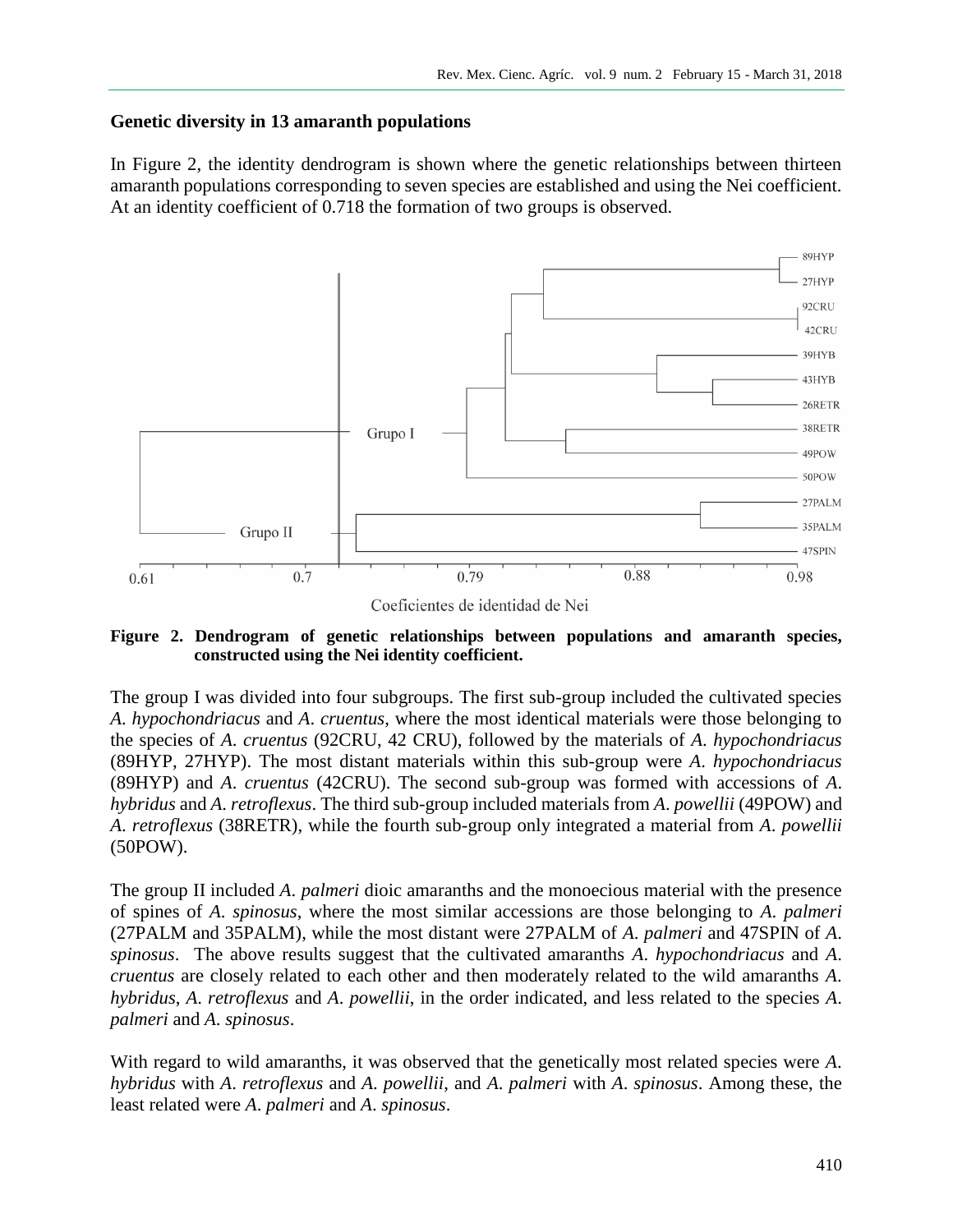In Table 3, the indices of diversity calculated within 13 amaranth populations are shown. It is observed that the majority of the populations have low polymorphic loci percentages, with an average of 13.18% and a range that goes from 3.25% for the accession 26RETR, belonging to the species *A*. *retroflexus* to 30.52% of the accession 27PALM belonging to the species *A*. *palmeri*.

| Species            | Accession |                    | NA     | <b>NE</b> | H      | $\bf I$ | <b>NLP</b>       | LP(%) |
|--------------------|-----------|--------------------|--------|-----------|--------|---------|------------------|-------|
| A. hypochondriacus | 89HYP     | $\bf \bar{X}$      | 1.1039 | 1.093     | 0.0487 | 0.0687  | 16               | 10.39 |
|                    |           | $\sigma$           | 0.3061 | 0.278     | 0.1443 | 0.2029  |                  |       |
|                    | 27HYP     | $\bar{\textbf{X}}$ | 1.1364 | 1.0997    | 0.0549 | 0.0799  | 21               | 13.64 |
|                    |           | $\sigma$           | 0.3443 | 0.2737    | 0.1453 | 0.2076  |                  |       |
| A. cruentus        | 92CRU     | $\bar{\textbf{X}}$ | 1.1234 | 1.1144    | 0.0586 | 0.0822  | 19               | 12.34 |
|                    |           | $\sigma$           | 0.3299 | 0.3116    | 0.1586 | 0.2214  |                  |       |
|                    | 42CRU     | $\bf \bar{X}$      | 1.0649 | 1.051     | 0.0274 | 0.0393  | 10               | 6.49  |
|                    |           | $\sigma$           | 0.2472 | 0.207     | 0.1084 | 0.1536  |                  |       |
| A. hybridus        | 39HYB     | $\bf \bar{X}$      | 1.0455 | 1.0334    | 0.0181 | 0.0263  | $\boldsymbol{7}$ | 4.55  |
|                    |           | $\sigma$           | 0.209  | 0.168     | 0.0881 | 0.1253  |                  |       |
|                    | 43HYB     | $\bf \bar{X}$      | 1.0584 | 1.0446    | 0.024  | 0.0346  | 9                | 5.84  |
|                    |           | $\sigma$           | 0.2353 | 0.1952    | 0.1013 | 0.1438  |                  |       |
| A. retroflexus     | 26RETR    | $\bar{\textbf{X}}$ | 1.0325 | 1.0192    | 0.0111 | 0.0168  | 5                | 3.25  |
|                    |           | $\sigma$           | 0.1778 | 0.1213    | 0.0658 | 0.0961  |                  |       |
|                    | 38RETR    | $\bar{\textbf{X}}$ | 1.1623 | 1.0964    | 0.0584 | 0.0877  | 25               | 16.23 |
|                    |           | $\sigma$           | 0.37   | 0.2385    | 0.1382 | 0.2046  |                  |       |
| A. powellii        | 49POW     | $\bar{\textbf{X}}$ | 1.1104 | 1.0811    | 0.0451 | 0.0656  | 17               | 11.04 |
|                    |           | $\sigma$           | 0.3144 | 0.2464    | 0.1328 | 0.1906  |                  |       |
|                    | 50POW     | $\bf \bar{X}$      | 1.1948 | 1.1573    | 0.085  | 0.1216  | 30               | 19.48 |
|                    |           | $\sigma$           | 0.3973 | 0.3358    | 0.1774 | 0.2517  |                  |       |
| A. palmeri         | 27PALM    | $\bf \bar{X}$      | 1.3052 | 1.2253    | 0.1245 | 0.1808  | 47               | 30.52 |
|                    |           | $\sigma$           | 0.462  | 0.3727    | 0.1977 | 0.2819  |                  |       |
|                    | 35PALM    | $\bf \bar{X}$      | 1.2987 | 1.2014    | 0.1132 | 0.1667  | 46               | 29.87 |
|                    |           | $\sigma$           | 0.4592 | 0.3536    | 0.1877 | 0.2686  |                  |       |
| A. spinosus        | 47SPIN    | $\bar{\textbf{X}}$ | 1.0779 | 1.0511    | 0.0287 | 0.0425  | 12               | 7.79  |
|                    |           | $\sigma$           | 0.2689 | 0.2001    | 0.1062 | 0.153   |                  |       |

**Table 3. Indices of genetic diversity within 13 populations of the genus** *Amaranthus***.**

NA= number of alleles per locus; NE= effective number of alleles per locus; H= genetic diversity of Nei's; I= Shannon index; NLP= number of polymorphic *loci*; % LP= percentage of polymorphic *loci*.

The Shannon indexes (I) and genetic diversity of Nei (H) (Table 3) were also low for the populations. The Shannon indexes had an average of 0.077, with a range of 0.0168 for the accession 26RETR of *A*. *retroflexus* and 0.1808 for the accession 27PALM of *A*. *palmeri*, while the index of diversity of Nei (H) showed an average of 0.054, with a range of 0.011 for the accession 26RETR of *A*. *retroflexus* and 0.124 for the accession 27PALM of *A*. *palmeri*.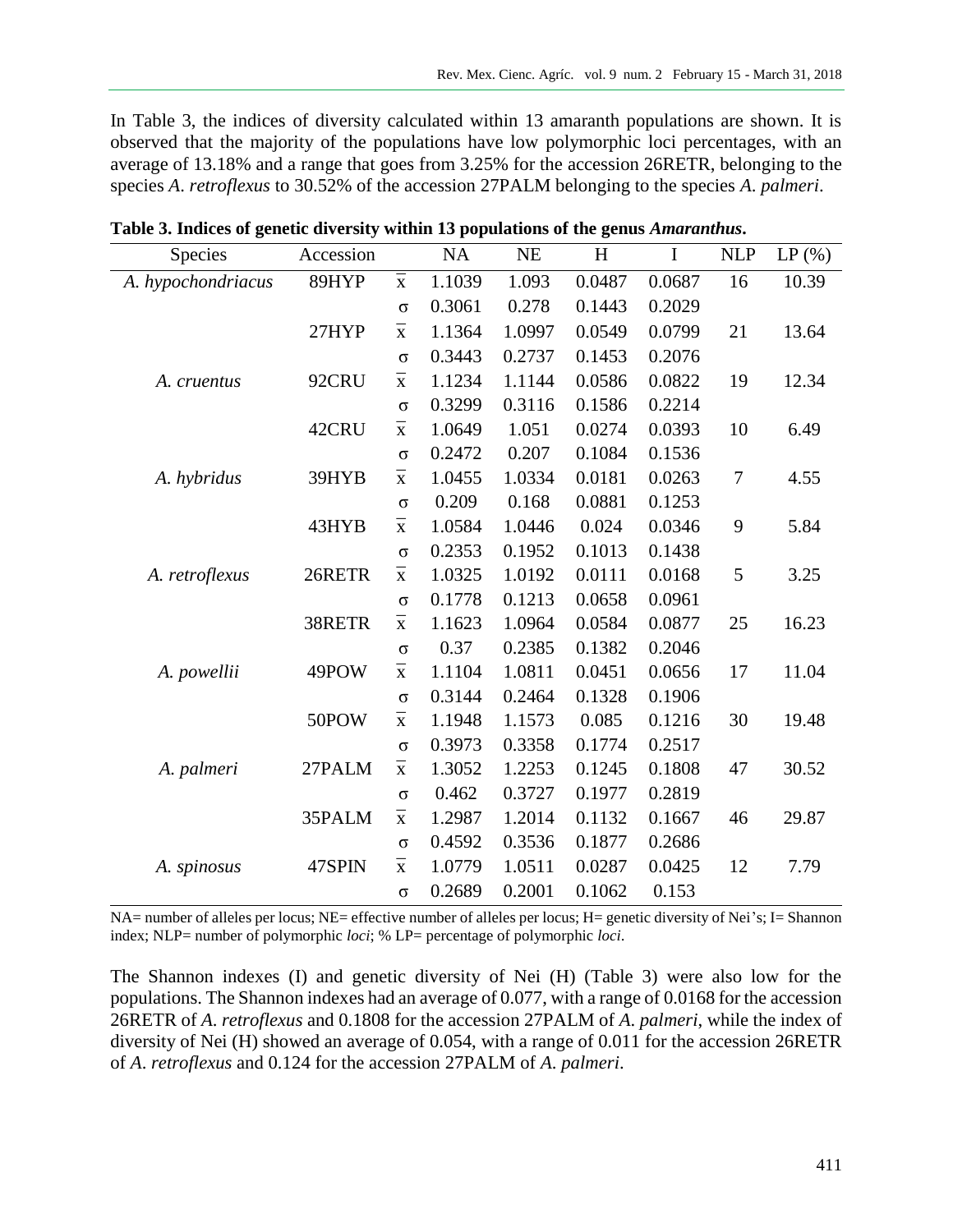For the number of alleles per locus (NA) and the effective number of alleles per locus (NE) the range of values between the populations was between 1 032 to 1 305 and 1 019 to 1 225, respectively. The analysis of genetic diversity among the thirteen populations showed that the percentage of polymorphic *loci* (LP %) was 99.35%. The coefficient of genetic differentiation between populations was high ( $G<sub>ST</sub>$ = 0.82), and indicates that approximately 82% of the variation detected can be attributed to genetic differences between populations. The rest (18%) represents genetic diversity within the populations. Based on the coefficient of total genetic differentiation between populations  $(G<sub>ST</sub>)$  the estimated gene flow level (Nm) was 0.11. This indicates that there is less than one migrant individual per generation among the populations, which also explains the high level of differentiation detected among them.

#### **Genetic diversity in seven amaranth species**

The genetically closest species were the wild *A*. *hybridus* and *A*. *retroflexus* with a coefficient of 0.93, followed by *A*. *powellii* with a coefficient of 0.87. The cultivated species were genetically close to each other, although related to the wild species mentioned above. *A*. *hypochondriacus* was related to *A*. *cruentus* to a coefficient of genetic identity of Nei equal to 0.86. In addition, the related *A*. *palmeri* and *A*. *spinosus* wild species were far removed from the cultivated amaranths *A*. *hypochondriacus* and *A*. *cruentus*, as well as the wild amaranths *A*. *hybridus*, *A*. *retroflexus* and *A*. *powellii*.

With regard to the genetic diversity indices calculated within species, Table 4 shows that the percentage of polymorphic loci was quite low for the seven species evaluated, with an average of 24.02% and a range of values that goes of 7.79% for *A*. *spinosus* and 44.16% for *A*. *palmeri*.

The Shannon (I) and genetic diversity indexes of Nei (H) were also low (Table 4), the Shannon indexes showed an average of 0.132, with a range of values ranging from 0.042 for the species *A*. *spinosus* and of 0.235 for the species *A*. *palmeri*, while the index of diversity of Nei (H) showed an average of 0.089, with a range of 0.029 and 0.157.

| Species            |                    | <b>NA</b> | <b>NE</b> | H      |        | <b>NLP</b> | LP(%) |
|--------------------|--------------------|-----------|-----------|--------|--------|------------|-------|
| A. hypochondriacus | $\bf \bar{X}$      | 1.1948    | 1.1254    | 0.071  | 0.1049 | 30         | 19.48 |
|                    | Σ                  | 0.3973    | 0.2916    | 0.1579 | 0.2271 |            |       |
| A. cruentus        | $\bar{\textbf{X}}$ | 1.1429    | 1.102     | 0.0575 | 0.0837 | 22         | 14.29 |
|                    | Σ                  | 0.3511    | 0.2671    | 0.1464 | 0.2108 |            |       |
| A. hybridus        | $\bar{\textbf{X}}$ | 1.1623    | 1.1139    | 0.0656 | 0.0959 | 25         | 16.23 |
|                    | Σ                  | 0.37      | 0.2695    | 0.1529 | 0.2218 |            |       |
| A. retroflexus     | $\bar{\textbf{X}}$ | 1.2922    | 1.1732    | 0.1023 | 0.1534 | 45         | 29.22 |
|                    | Σ                  | 0.4563    | 0.3107    | 0.1738 | 0.2531 |            |       |
| A. powellii        | $\bar{\textbf{X}}$ | 1.3701    | 1.2404    | 0.1409 | 0.2085 | 57         | 37.01 |
|                    | Σ                  | 0.4844    | 0.3433    | 0.1937 | 0.2817 |            |       |
| A. palmeri         | $\bar{\textbf{X}}$ | 1.4416    | 1.2699    | 0.1574 | 0.2348 | 68         | 44.16 |
|                    | Σ                  | 0.4982    | 0.3607    | 0.1972 | 0.2842 |            |       |
| A. spinosus        | $\bar{\textbf{X}}$ | 1.0779    | 1.0511    | 0.0287 | 0.0425 | 12         | 7.79  |
|                    | Σ                  | 0.2689    | 0.2001    | 0.1062 | 0.153  |            |       |

**Table 4. Indices of genetic diversity within seven species of the genus** *Amaranthus***.**

NA= number of alleles per locus; NE= effective number of alleles per locus; H= genetic diversity of Nei; I= Shannon index; NLP= number of polymorphic *loci*; (%) LP= percentage of polymorphic *loci*.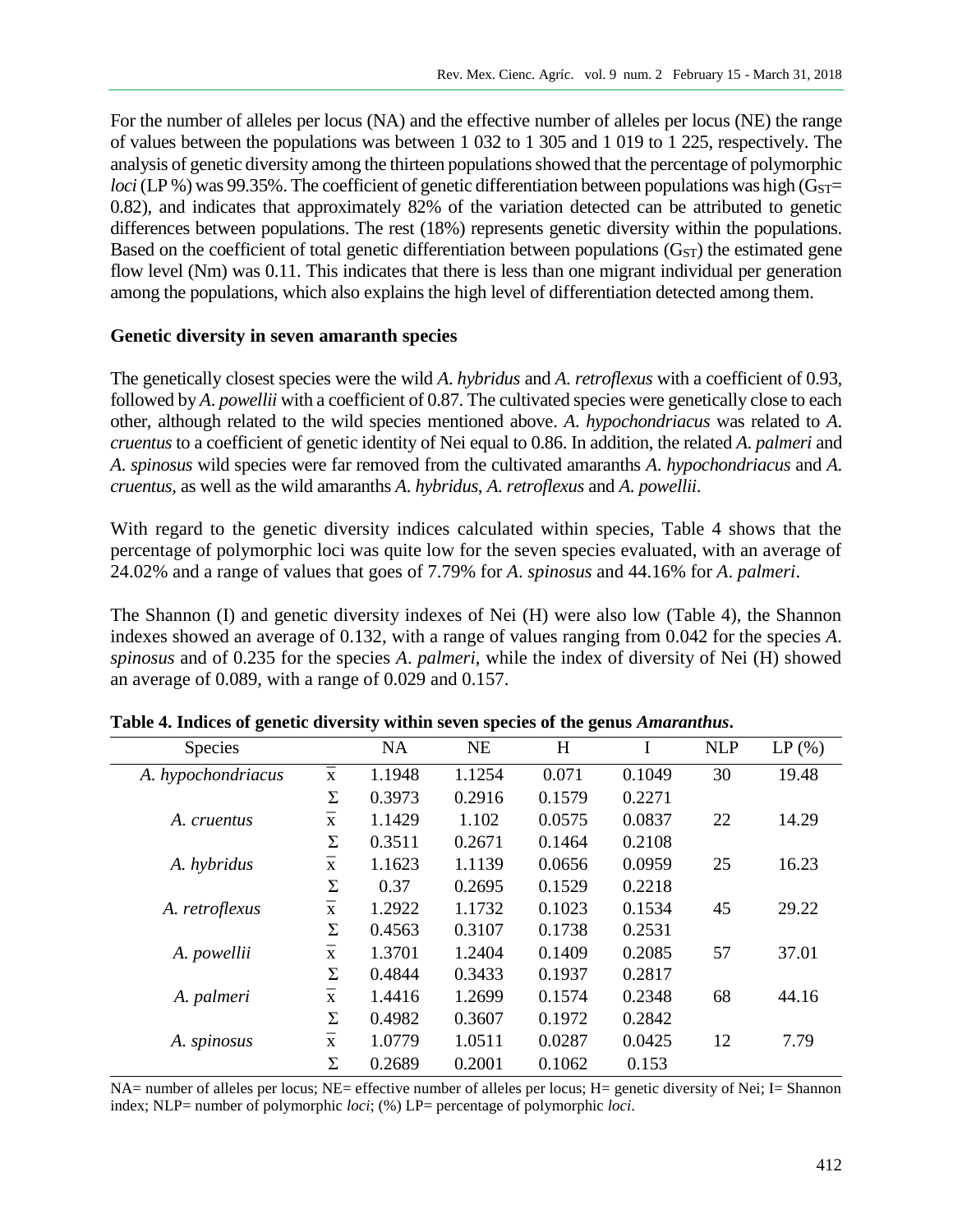For the number of alleles per locus (NA) and the effective number of alleles per locus (NE), the range of values for the evaluated species was between 1 078 to 1 442 and 1 051 to 1.27, respectively.

The analysis of genetic diversity among the species indicated a percentage of polymorphic loci (% LP) equal to 99.35%. The coefficient of genetic differentiation between the species was high  $(G<sub>ST</sub>= 0.7)$ , and indicates that approximately 70% of the genetic variation detected can be attributed to genetic differences between the species. The rest (30%) represents genetic diversity within the species. Based on the coefficient of total genetic differentiation between species  $(G<sub>ST</sub>)$ the estimated gene flow level (Nm) was 0.21. This suggests that there is less than one individual migrant per generation among species, which also explains the high level of differentiation detected among them.

The genetically closest species were *A*. *hybridus* and *A*. *retroflexus* with an identity value of 0.927, while the most distant species were *A*. *spinosus* and *A*. *hybridus* with a value of 0.534.

#### **Analysis of molecular variance (Amova)**

The results of the molecular variance analysis (Amova) indicated significant genetic differences (*p*≤ 0.001) among the populations studied (Table 5). A genetic variability value equal to 79% was detected among the populations, while the remaining 21% is within the populations. When considering species, it was found that between them 68% of the total genetic variation is present and only 32% is within the species.

| Source of variation | Analysis       | Df             | <b>SS</b> | <b>MS</b> | Est. var. |    | $Vt$ (%) PhiPT | Value Px |
|---------------------|----------------|----------------|-----------|-----------|-----------|----|----------------|----------|
| Between accessions  | <b>Between</b> | 12             | 1177.385  | 98.115    | 18.645    | 79 | 0.792          | ***      |
|                     | Inside         | 52             | 254.4     | 4.892     | 4.892     | 21 |                |          |
| Between species     | <b>Between</b> | 6              | 970.485   | 161.747   | 16.661    | 68 | 0.677          | ***      |
|                     | Inside         | 58             | 461.3     | 7.953     | 7.953     | 32 |                |          |
| Cultivated vs wild  | <b>Between</b> | $\mathbf{1}$   | 171.212   | 171.212   | 5.46      | 21 | 0.214          | ***      |
|                     | Inside         | 63             | 1260.572  | 20.009    | 20.009    | 79 |                |          |
| Between cultivated  | <b>Between</b> | 1              | 119.85    | 119.85    | 11.531    | 72 | 0.718          | ***      |
|                     | Inside         | 18             | 81.7      | 4.539     | 4.539     | 28 |                |          |
| Between wild        | <b>Retween</b> | $\overline{4}$ | 679.422   | 169.856   | 18.041    | 66 | 0.655          | ***      |
|                     | Inside         | 40             | 379.6     | 9.49      | 9.49      | 34 |                |          |
| Between dioicos vs  | <b>Between</b> | 1              | 284.948   | 284.948   | 15.762    | 46 | 0.464          | ***      |
| monoicos            | Inside         | 63             | 1146.836  | 18.204    | 18.204    | 54 |                |          |

#### **Table 5. Analysis of molecular variance (Amova) of amaranth species and accessions.**

Df= degrees of freedom; SS= sum of squares; MS= sum of mean squares; vt  $%$  = percentage of variation; Px= probability,  $* = 0.05$ ,  $* = 0.01$ ,  $* = 0.001$ .

When comparing the cultivated materials against the wild ones it was found that the genetic variation present within both types of materials is very low with a value of 21%, while the variation among them was very high (79%), which indicates the existence of genetic variation susceptible to use in breeding programs for cultivated amaranths.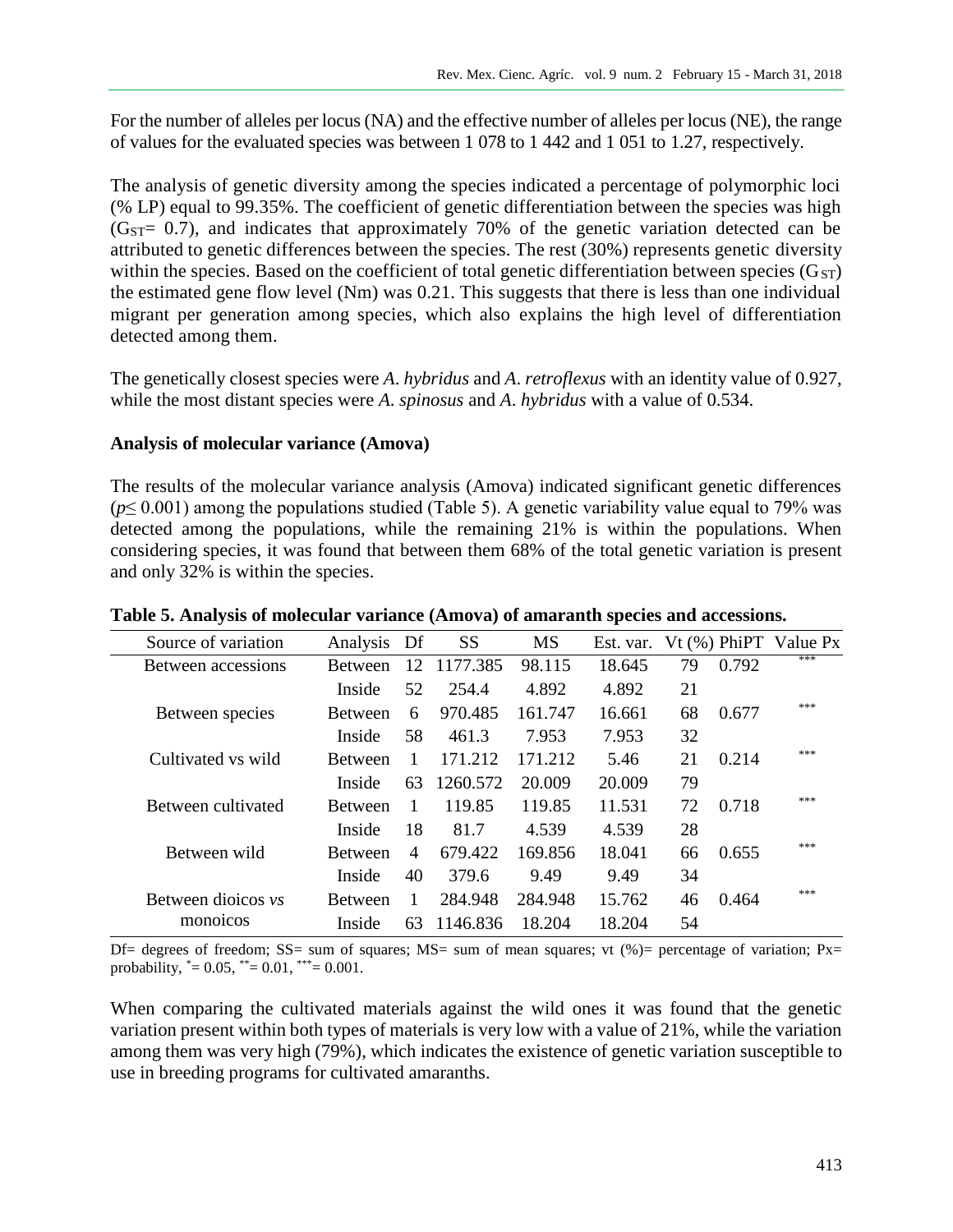Also, it was found that genetic variation among cultivated amaranth populations was 72%, while only 28% is within them, which also demonstrates the high degree of genetic differentiation present between *A*. *hypochondriacus* and *A*. *cruentus*

When only wild materials were compared, 66% of the genetic variation was found among the populations and only 34% within them. And finally, when making the comparison between the wild materials dioecious against the monoecious, the results indicated that the genetic variation present between the populations is 46% and the rest (54%) is within the populations.

## **Discussion**

The results of the clustering analyze of this work indicate that the cultivated amaranths *A*. *hypochondriacus* and *A*. *cruentus* are closely related to each other and then moderately related to the wild amaranths *A*. *hybridus*, *A*. *retroflexus* and *A*. *powellii*, and less related with the species *A*. *palmeri* and *A*. *spinosus* (Figure 2). Pal and Khoshoo (1972) propose *A*. *hybridus* L. and *A*. *powellii* as the possible progenitors of cultivated amaranths, which may explain the genetic closeness of these species.

In wild amaranths it was observed that the genetically most related species were *A*. *hybridus* with *A*. *retroflexus* and *A*. *powellii*, and *A*. *palmeri* with *A*. *spinosus*. Among these, those with the lowest percentage of similarity were *A*. *palmeri* and *A*. *spinosus* (Figure 2).

The highest percentages of polymorphism were found in the wild materials of *A*. *powellii* (37.01%), *A*. *palmeri* (44.16%) and *A*. *retroflexus* (29.22%) (Table 4) because these materials may have been less exposed to a selection pressure either by biotic or abiotic environment factors or by man through genetic improvement (Maughan *et al*., 2011). Also, the type of sex or pollination of the species could be influencing the genetic variability present (Štefunova, 2014) since the dioic species *A*. *palmeri* presented the highest value of polymorphism in comparison with the rest of the species, which are monoecious (Tables 1 and 4).

The genetic diversity index of Nei (H) had an average of 0.089 within the populations, with a range of 0.029 to 0.157 (Table 4), which means low genetic variability in the species and populations studied (Nei, 1973). This low genetic variability present within the different populations and species of amaranth can be explained by the high percentage of self-pollination that occurs in the plant (Agong and Ayiecho, 1991). The low level of polymorphism detected in *Amaranthus* may reflect the high level of inbreeding that exists in the species (Htet and Park, 2013).

Interspecific hybridization works have been carried out in both wild materials and cultivated materials. When crossbreeding between *Amaranthus* species has been made, it has been difficult to obtain hybrids due to their low survival rate. Trucco *et al*. (2005) obtained only 5.9% hybridization between *A*. *hybridus* and *A*. *tuberculatus*, while Gaines *et al*. (2012) when crossing between *A*. *palmeri* and *A*. *spinosus* obtained 0.01% to 0.4% hybridization, between *A*. *palmeri* and *A*. *tuberculatus* less than 0.2% hybridization and between *A*. *palmeri* and *A*. *hybridus* less than 0.01% hybridization.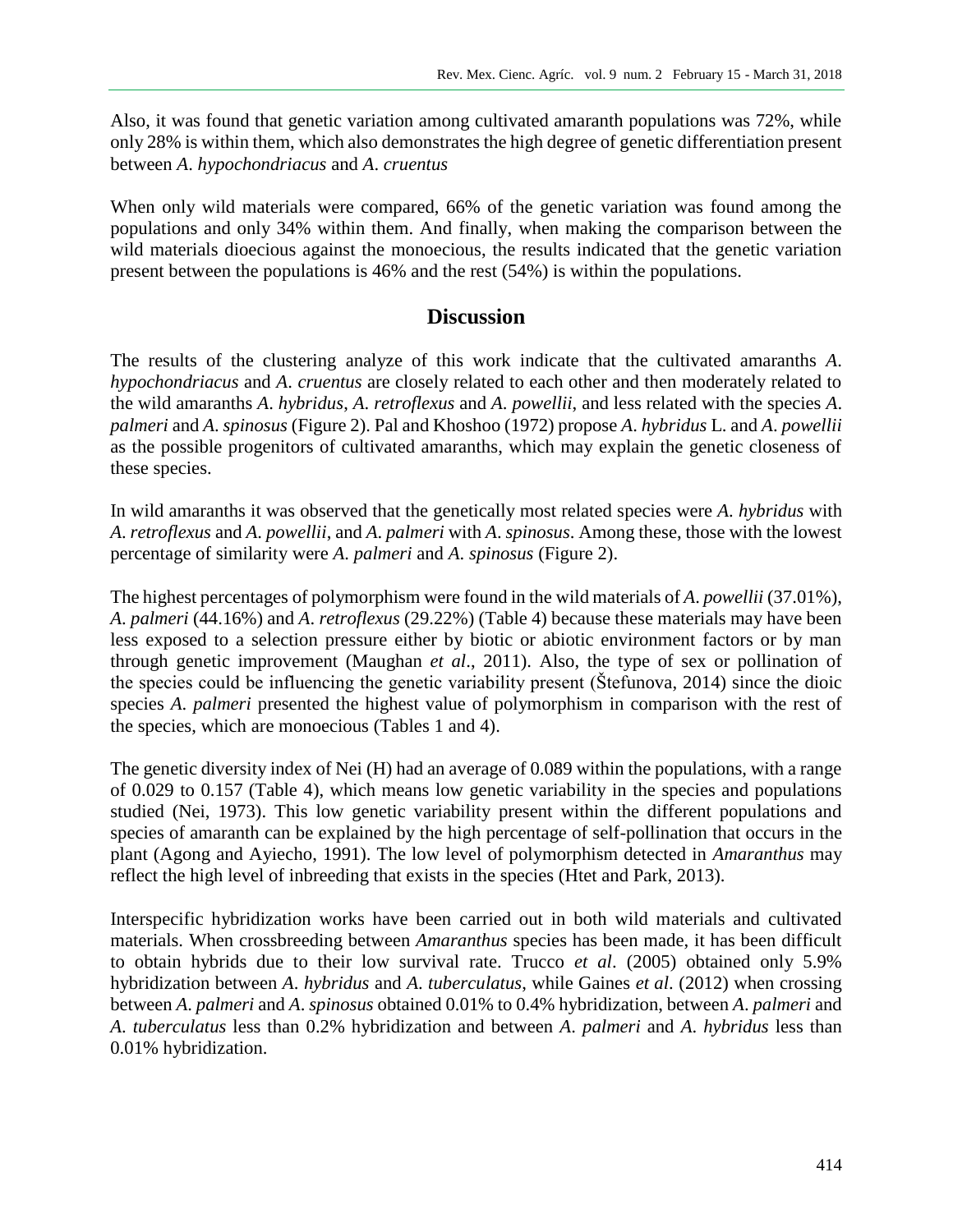For cultivated species *A*. *hypochondriacus*, *A*. *cruentus* and *A*. *caudatus*, crossing percentages ranging from 5 to 30% have been reported. In this regard, Agong and Ayiecho (1991) estimate between 10.4% and 10.9% of hybridization between *A*. *hypochondriacus* and *A*. *cruentus*. With this low percentage of cross-links, it is possible to deduce the high rate of differentiation between the different species and the low genetic variability present within the populations (Table 5), because the gene flow between the species is very limited.

The coefficient of genetic differentiation  $(G_{ST})$  among the populations was 0.82 and among the species 0.7. These values are high and resemble those reported by Chan and Sun (1997) for the cultivated grain amaranths (*A*. *caudatus*, *A*. *cruentus* and *A*. *hypochondriacus*), which indicate an average value of G<sub>ST</sub> equal to 0.98 at the level of species. For wild species *A*. hybridus, *A*. *powellii* and *A*. *quitensis*, the same authors report a value of 0.96.

The number of migrating individuals (Nm), which gives an idea of the degree of gene flow, was 0.112 between the populations and 0.214 between the species. These values indicate that on average there is less than one migrant individual per generation between populations and between species, which confirms the low percentage of crossing and the high degree of differentiation between populations and species.

When comparing the cultivated materials against the wild ones, it was found that the genetic variation present within both types of materials is very low with a value of 21% (Table 5), while the variation between them was very high (79%). which indicates the existence of genetic variation susceptible to use in breeding programs for cultivated amaranths, as well as to define strategies for the conservation of the genus.

# **Conclusions**

Cultivated grain amaranths are genetically closely related to each other and to their possible wild progenitor's *A*. *hybridus* and *A*. *powellii*. Among the wild materials those that were closest were *A*. *hybridus*, *A*. *powellii* and *A*. *retroflexus*, while *A*. *spinosus* and *A*. *palmeri* were the most distant. Most of the detectable genetic diversity was found between species and populations, while the least part was within them. The ISSR type molecular markers were useful for characterizing accessions and estimating genetic diversity in *Amaranthus* populations.

# **Cited literature**

- Agong, S. G. and Ayiecho, P. O. 1991. The rate of outcrossing in grain amaranths. USA. Plant Breeding. 107:156-160.
- Akaneme, F. I. and Ani, G.O. 2013. Morphological assessment of genetic variability among accessions of *Amaranthus hybridus.* World Appl. Sci. J. 28(4):568-577.
- Chan, K. F. and Sun, M. 1997. Genetic diversity and relationships detected by isozyme and RAPD analysis of crop and wild species of *Amaranthus*. USA. Theor. Appl. Gen. 95:865-873.
- De la Cruz, M.; Ramírez, F. and Hernández, H. 1997. DNA isolation and amplification from cacti. USA. Plant Mol. Biol. Reporter. 15:319-325.
- Erum, S.; Naeemullah, M.; Masood, S.; Qayyum, A. and Rabbani, M. A. 2012. Genetic divergence in *Amaranthus* collected from Pakistan. J. Animal Plant Sci. 22(3):653-658.